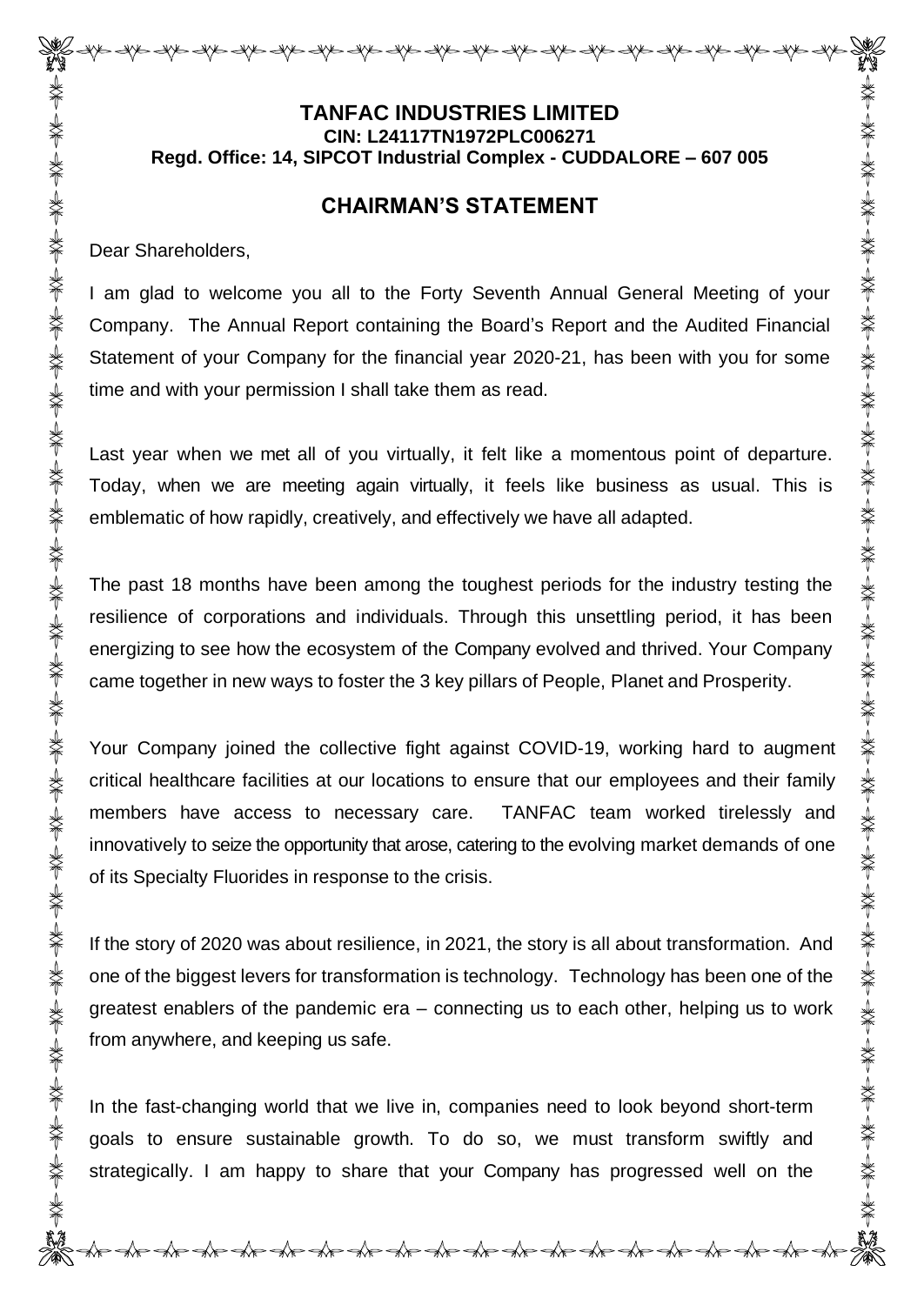transformation journey for some years now, as it aligns with its core purpose to manufacture materials that shape a Greener, Stronger & Smarter world.

#### **CURRENT GLOBAL ECONOMIC LANDSCAPE**

The world has been fighting the Covid-19 pandemic for more than a year now, and the struggle has had devastating effects on lives, livelihoods and the economy. Uncertainty about virus mutations and repeated infection waves has not gone away. Yet, one gets a strong sense that there are more silver linings to the economic scenario today than at most points during the pandemic considering the rapid progress in vaccination globally.

Companies and businesses have demonstrated remarkable resilience throughout the pandemic and have devised ways of working that adapt to pandemic-related conditions and uncertainties.

Against this broader backdrop, the International Monetary Fund now expects the world economy to grow at 6% in CY2021, although on a contracted base. More remarkably, world growth is projected at an above-trend 4.9% in CY2022. US and China, which together account for one-third of the world economy, are powering the global economic recovery.

Economic indicators show that the Indian economy is also rapidly normalizing towards pre-pandemic activity levels. In FY22, the Indian economy is projected to grow at a little below 10%. Vaccination is picking up pace, which would improve India's resilience against a potential third wave. Various steps taken by RBI and the government have helped in containing the economic disruptions of the pandemic which will put India in virtuous cycle of growth and investments in the medium term which in the interim we need to remain on guard with respect to pandemic-related uncertainties.

### **PERFORMANCE DURING FINANCIAL YEAR 2020-21**

I am happy to inform you that despite the pandemic-induced volatility in the business environment, your Company had registered higher EBIDTA and Net Profit compared to previous financial year due to spurt in the volume and realization of one of the Value-Added products (VAPs) which is used in the manufacture of one of the drugs used to treat

की नी के नी के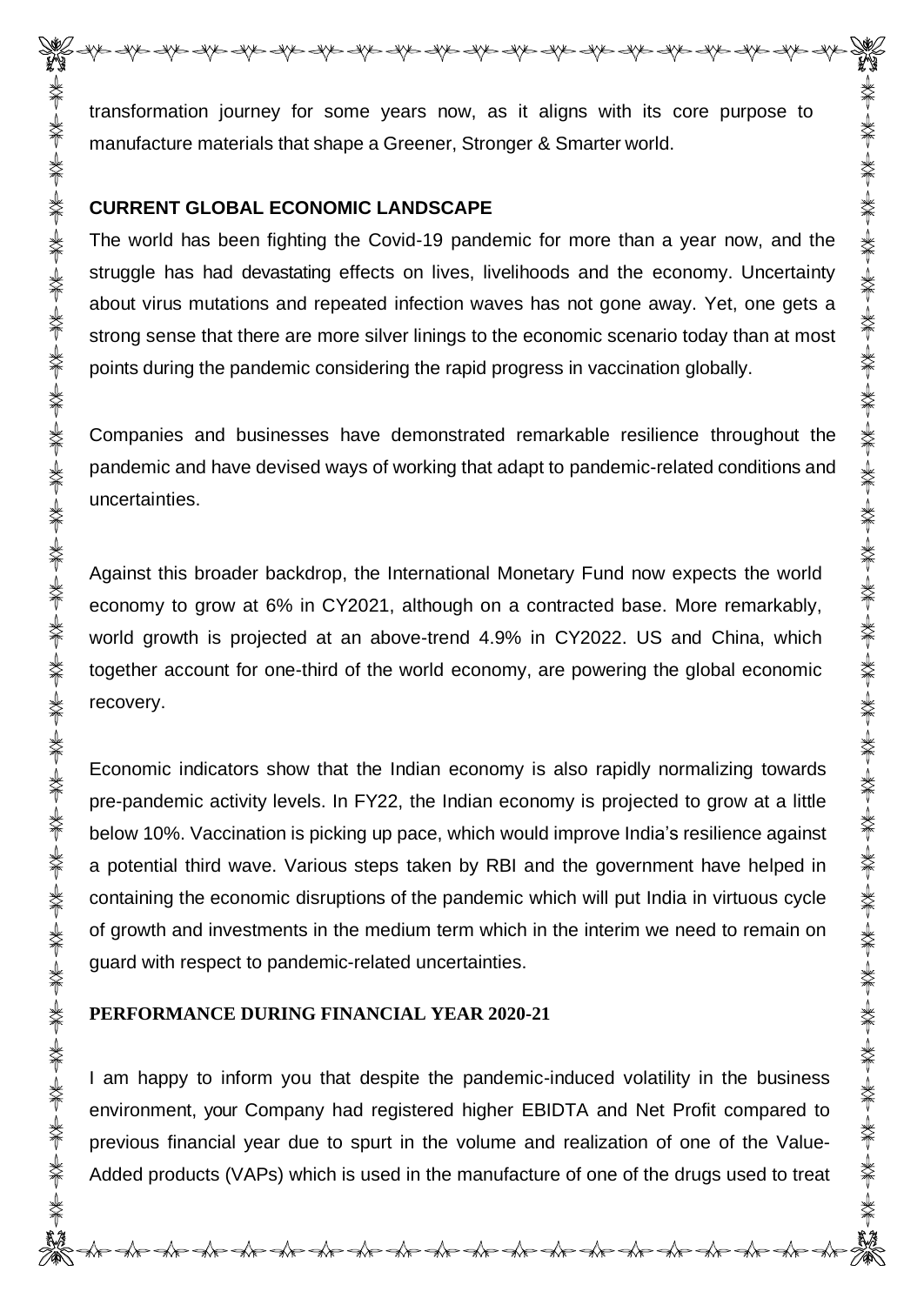severely affected covid patients besides other applications like Agro & Pharma. This was despite decrease in sales by 10% owing to sharp reduction in sale of HF and drop in sales price of Sulphuric Acid. Apart from VAP, in-house optimization of process through innovation and product / customer mix along also contributed to the higher EBIDTA. The Management Discussion and Analysis (MD&A) section of the Annual Report contains more detailed discussion on the performance Company during the year.

Your Company reported EBITDA of ₹ 34.1 crore compared to ₹ 27.1 crore during the previous financial year, an increase of 22% percent year-on- year. Total Comprehensive Income was ₹ 18.0 Crore compared to ₹ 17.3 Crore during the previous year, a 4% percent growth, year-on-year. Your Company continued to strengthen its balance sheet. It has turned into cash surplus after becoming debt free during last financial year.

### **Q1 FY'21 PERFORMANCE:**

We started FY22 at much stronger note, despite the impact of the second wave cashing in on temporary tailwinds in the form of increase in realization of Sulphuric Acid due to temporary demand supply gap on account of reduced imports due to port congestions and increase in realization of its Value-added products (VAPs) due to Covid 2nd wave related demand. With the help of the above and other initiatives like optimization of HF plant process using the recently commissioned new Kiln and reduction in utility norms of other products, your Company reported its highest-ever quarterly EBITDA of ₹ 30 crore compared to ₹ 5 crore during the first quarter of previous year. While we expect that such short term spurt in Sulphuric Acid / VAPs realization is not likely to continue further at the same pace and likely be at normalized levels going forward, your company will continue to remain alert to any opportunities that may present itself in the coming months.

# **COVID-19 RESPONSE**:

Your Company is fortifying efforts to protect employees and their families. Over 90% of our employees have been vaccinated with at least one dose.

# **FUTURE PROSPECTS:**

Your Company has a well-calibrated strategy of customer orientation, cost optimization and product development. I am confident, your Company will continue emerge stronger and

Dr-Ar-Ar-Ar-Ar

☀